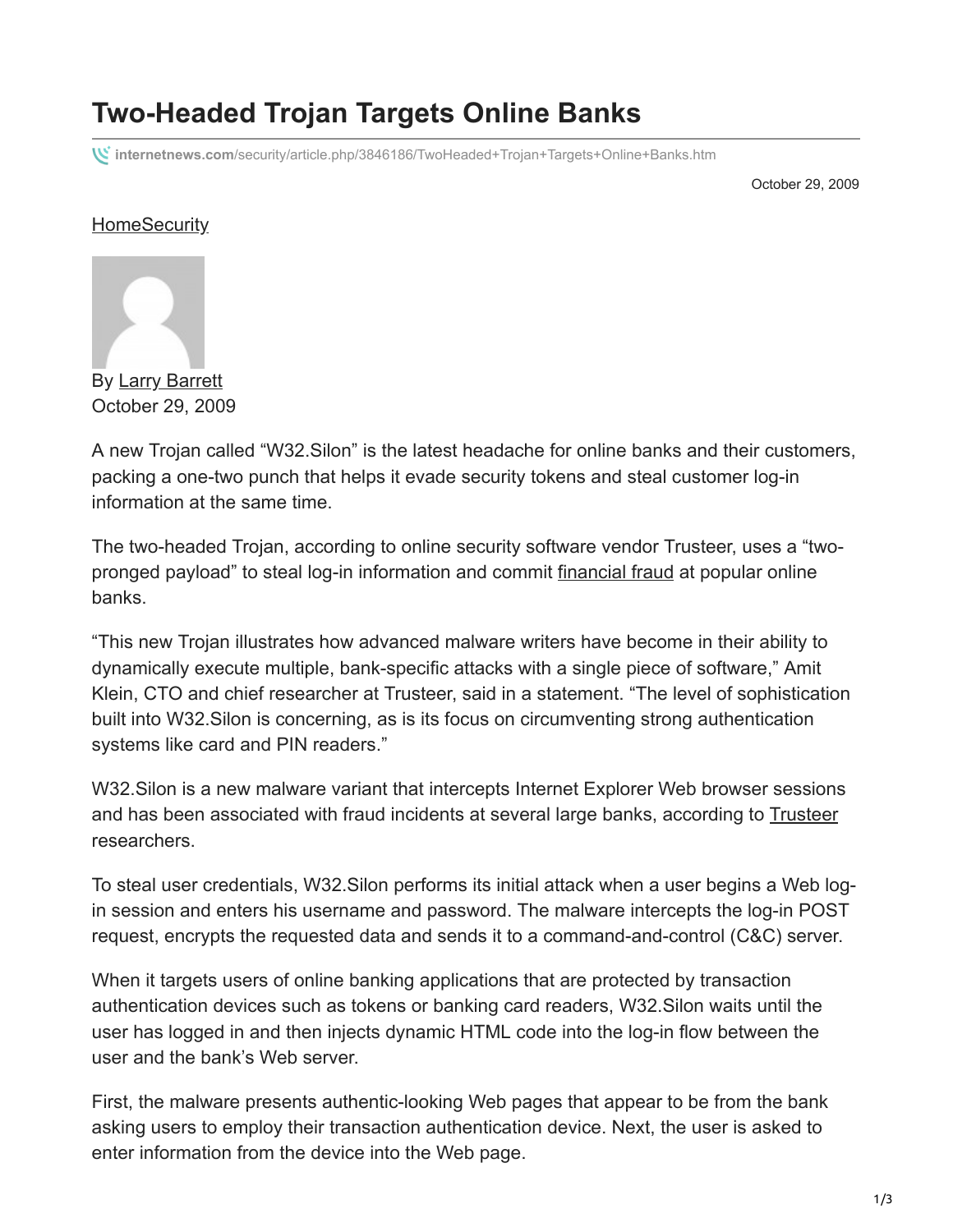This information is then used by the criminals to execute fraudulent transactions on behalf of the user, Trusteer said.

"We have put all of our banking customers on alert, and are attempting to get the word out with this advisory," Klein said.

The sophistication of online scams has evolved to a point where watchdogs organizations such as the Anti-Phishing Working Group (APWG) have [created an entirely new category](http://www.internetnews.com/security/article.php/3840921) for defining and quantifying attacks on financial institutions.

The group now defines "crimeware" as code designed to attack the data held by financial institutions.

"Due to evolution of attack sophistication, it is becoming increasingly difficult to separate and report on attacks that are specifically designed to steal customer banking information," Dan Hubbard, Websense's CTO, said earlier this month. "Additionally, attacks that only [look] for credentials from popular social networking, Webmail and gaming sites can lead to attacks for banking theft and crimeware."

Trusteer advises online banking customers to be especially vigilant when conducting transactions online and to visit its [Web site](http://www.trusteer.com/) for help detecting and removing the W32. Silon Trojan.